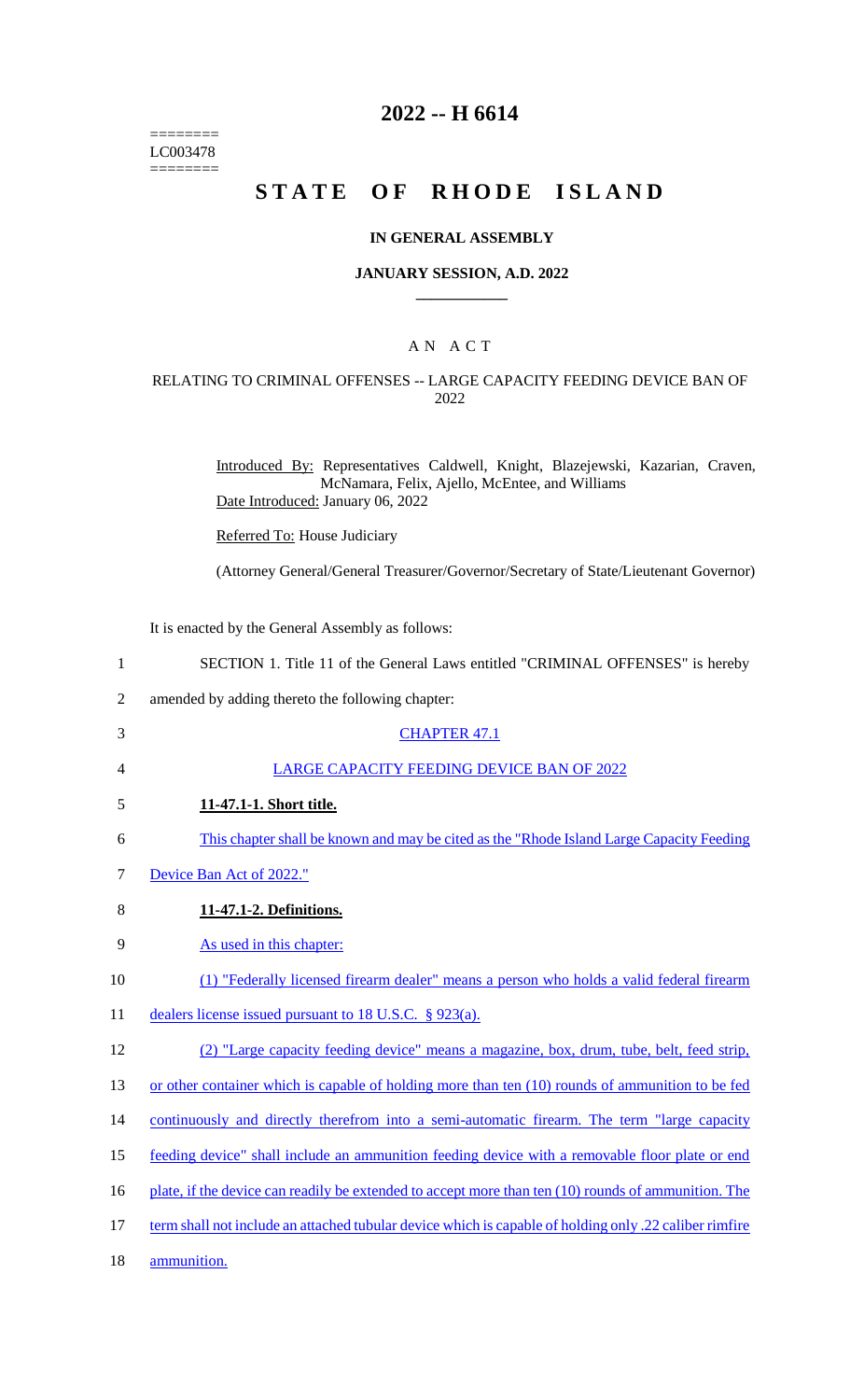| $\mathbf{1}$   | 11-47.1-3. Large capacity feeding devices prohibited.                                                   |
|----------------|---------------------------------------------------------------------------------------------------------|
| $\overline{2}$ | (a) No person, except for a federally licensed firearms dealer, shall manufacture, sell, offer          |
| 3              | to sell, transfer, purchase, possess, or have under his or her control a large capacity feeding device, |
| 4              | except as otherwise authorized under this chapter. Any person convicted of violating the provisions     |
| 5              | of this section shall be punished by imprisonment of not more than five (5) years, or by a fine of      |
| 6              | up to five thousand dollars (\$5,000), and the large capacity feeding device shall be subject to        |
| 7              | forfeiture.                                                                                             |
| 8              | (b) The provisions of subsection (a) of this section shall not apply to:                                |
| 9              | (1) Any person who, on the effective date of this chapter, lawfully possessed a large                   |
| 10             | capacity feeding device; provided that, within one hundred eighty (180) days of the effective date      |
| 11             | of this chapter the person:                                                                             |
| 12             | (i) Permanently modifies the large capacity feeding device such that it cannot hold more                |
| 13             | than ten $(10)$ rounds of ammunition;                                                                   |
| 14             | (ii) Surrenders the large capacity feeding device to the police department in the city or town          |
| 15             | where the person resides in accordance with the procedures for surrender of weapons set forth by        |
| 16             | the police department or the Rhode Island state police, or, if there is no such police department or    |
| 17             | the person resides out of state, to the Rhode Island state police; or                                   |
| 18             | (iii) Transfers or sells the large capacity feeding device to a federally licensed firearm              |
| 19             | dealer or person or firm outside the state of Rhode Island that is lawfully entitled to own or possess  |
| 20             | such a feeding device.                                                                                  |
| 21             | $(2)(i)$ Any law enforcement officer exempt under §§ 11-47-9 and 11-47-9.1; or                          |
| 22             | (ii) A retired law enforcement officer exempt under $\S$ § 11-47-9 and 11-47-9.1 who is not             |
| 23             | otherwise prohibited from receiving such a feeding device from such agency upon retirement, and         |
| 24             | who has a permit to carry pursuant to $\S$ 11-47-18(b).                                                 |
| 25             | (3) An active duty member of the Armed Forces of the United States or the National Guard                |
| 26             | who is authorized to possess and carry such a feeding device.                                           |
| 27             | SECTION 2. This act shall take effect upon passage.                                                     |

#### $=$ LC003478 ========